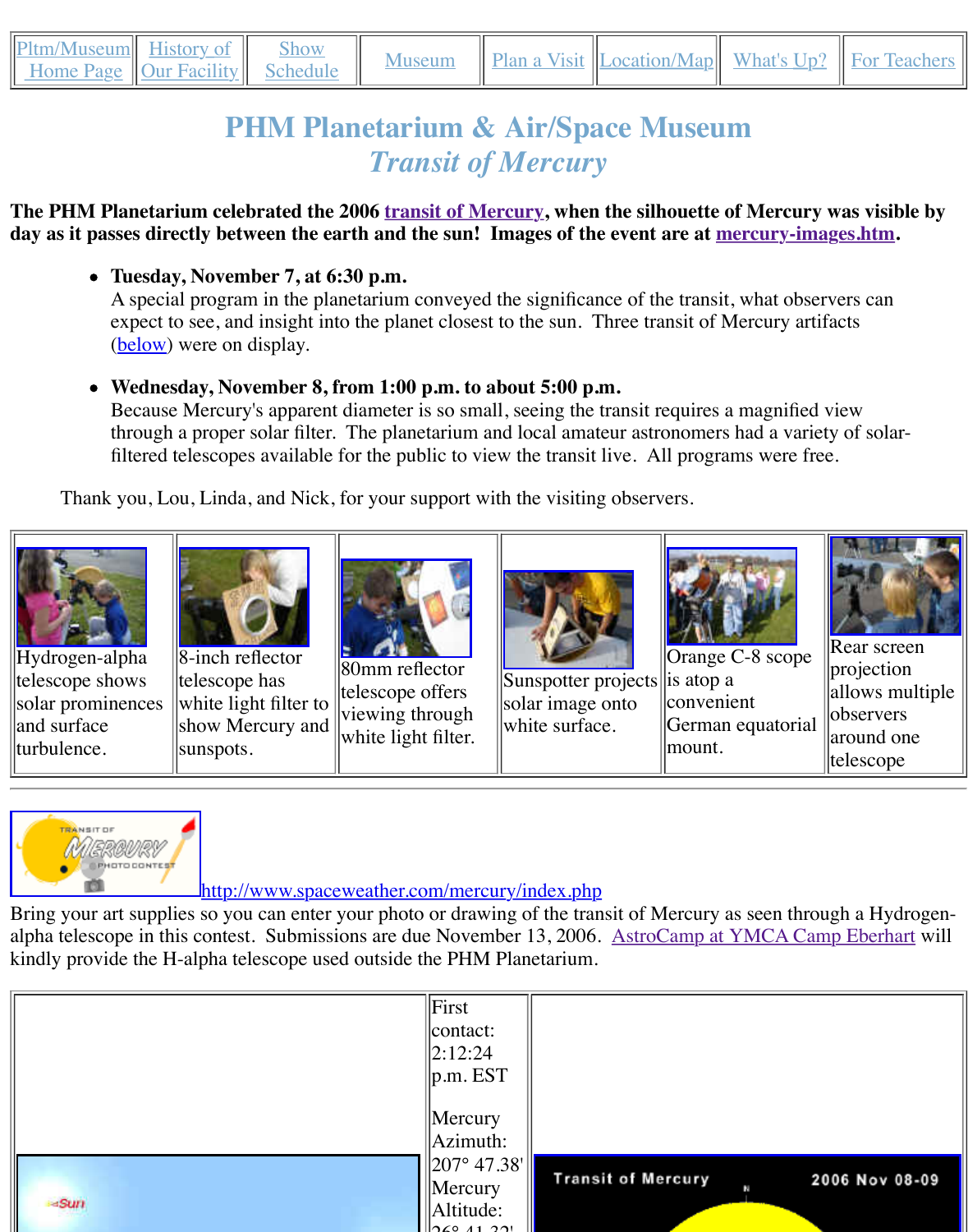

**The PHM Planetarium & Air/Space Museum will have three transit only in Approx display:**

*-Atlas Coelestis, Plate 7* by Johann Doppelmayer, 1742;

*-Durchgang de Mercur* by Wilhelm Nitschke, ca.1852;

*-Reports on Telescopic Observations of the Transit of Mercury, May 5-6, 1878* Naval Observatory.



In 1742, Johann Doppelmayer features transits of Mercury and Venus in *Atlas Coel* describing phenomena associated with the inferior planets (Plate 7).



doppel-mercury.JPG

Doppelmayer illustrates the path of Mercury across the face of the sun for the November 6, 1720, transit of Mercury.



Doppel1448.jpg

[Inset shows personified Mercury and](http://old.transitofvenus.org/doppel-mercury.JPG) Venus passing between the earth and the depicting the circumstances that create a transit.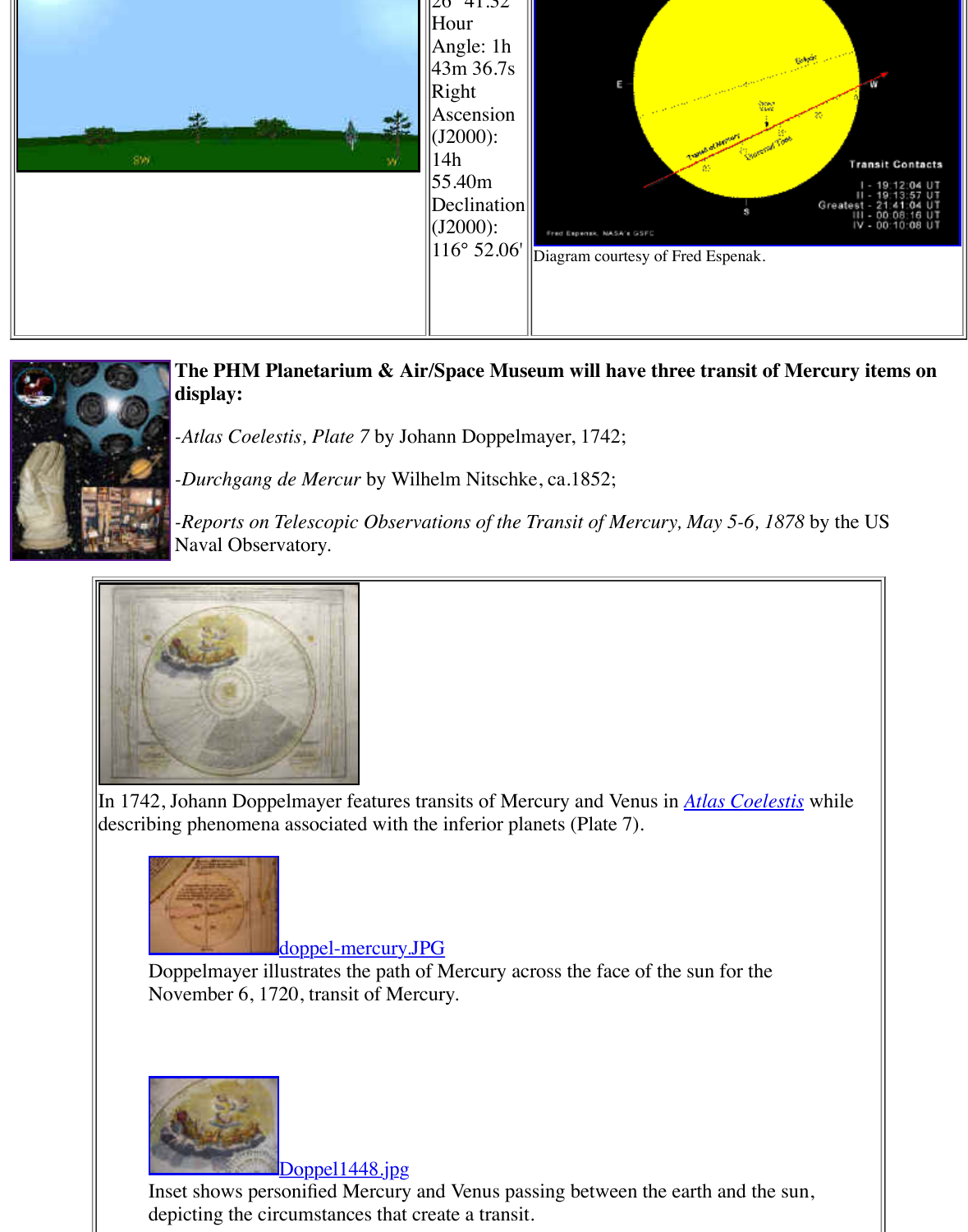

### mercury1878cover.jpg

*[Reports on Telescopic Observations of the Transit of M](http://old.transitofvenus.org/mercury_transit_096.JPG)ercury, May 5-6, 1878.* Incliindividual reports from Asaph Hall, William Harkness, J.R. Eastman, Edward S. Ho [Dr. Henry Draper.](http://old.transitofvenus.org/mercury-1878cover.jpg)



## mercury-1878fig2.jpg

Because "the cusps will appear undulating and diffused; and for a few second will be doubtful whether contact has or has not taken place...the best the observer [can do is watch for the phase represent](http://old.transitofvenus.org/mercury-1878fig2.jpg)ed by disk I...The moment of true contact is that at which the undulation of true sunlight across the dark space is just begi



mercury-draper\_obs.jpg

Arrangement of Dr. Henry Draper's equatorial-room and of the instruments at Draper's Observatory.



## mercury-irradiation.jpg

The **black drop effect** is attributed to "a very variable amount of irradiation of images on the retina," though with caveats.